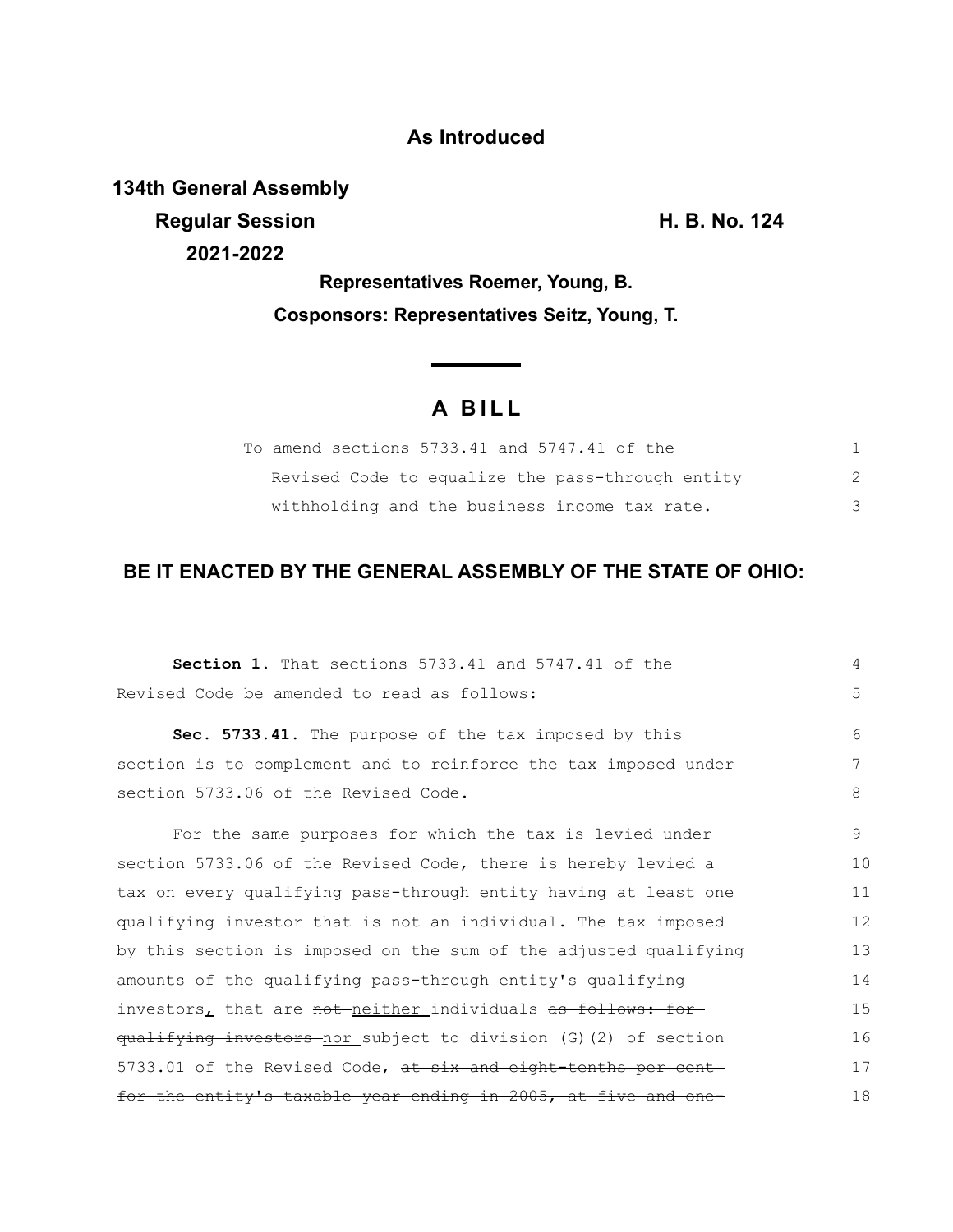#### **H. B. No. 124 Page 2 As Introduced**

| tenth per cent for the entity's taxable year ending in 2006, at               | 19 |
|-------------------------------------------------------------------------------|----|
| three and four-tenths per cent for the entity's taxable year-                 | 20 |
| ending in 2007, at one and seven-tenths per cent for the-                     | 21 |
| entity's taxable year ending in 2008, and at zero per cent for-               | 22 |
| the entity's taxable year ending in 2009 or in subsequent years;              | 23 |
| and for all other qualifying investors that are not individuals,              | 24 |
| at the a rate of eight and one half per cent equal to the tax                 | 25 |
| rate imposed on taxable business income under division (A) (4) (a)            | 26 |
| of section 5747.02 of the Revised Code.                                       | 27 |
| The tax imposed by this section applies only if the                           | 28 |
| qualifying entity has nexus with this state under the                         | 29 |
| Constitution of the United States for any portion of the                      | 30 |
| qualifying entity's qualifying taxable year, and the sum of the               | 31 |
| qualifying entity's adjusted qualifying amounts exceeds one                   | 32 |
| thousand dollars for the qualifying entity's qualifying taxable               | 33 |
| year. This section does not apply to a pass-through entity if                 | 34 |
| all of the partners, shareholders, members, or investors of the               | 35 |
| pass-through entity are taxpayers for the purposes of section                 | 36 |
| 5733.04 of the Revised Code without regard to section 5733.09 of              | 37 |
| the Revised Code for the entire qualifying taxable year of the                | 38 |
| pass-through entity.                                                          | 39 |
| If, prior to the due date of the return, a qualifying                         | 40 |
| pass-through entity receives from an investor a written                       | 41 |
| representation, under penalties of perjury, that the investor is              | 42 |
| described in division $(I) (1)$ , $(2)$ , $(6)$ , $(7)$ , $(8)$ , or $(9)$ of | 43 |
| section 5733.40 of the Revised Code for the qualifying pass-                  | 44 |
| through entity's entire qualifying taxable year, the qualifying               | 45 |
| pass-through entity is not required to withhold or pay the taxes              | 46 |
| or estimated taxes imposed under this section or sections                     | 47 |
| 5747.41 to 5747.453 of the Revised Code with respect to that                  | 48 |
| investor for that qualifying taxable year, and is not subject to              | 49 |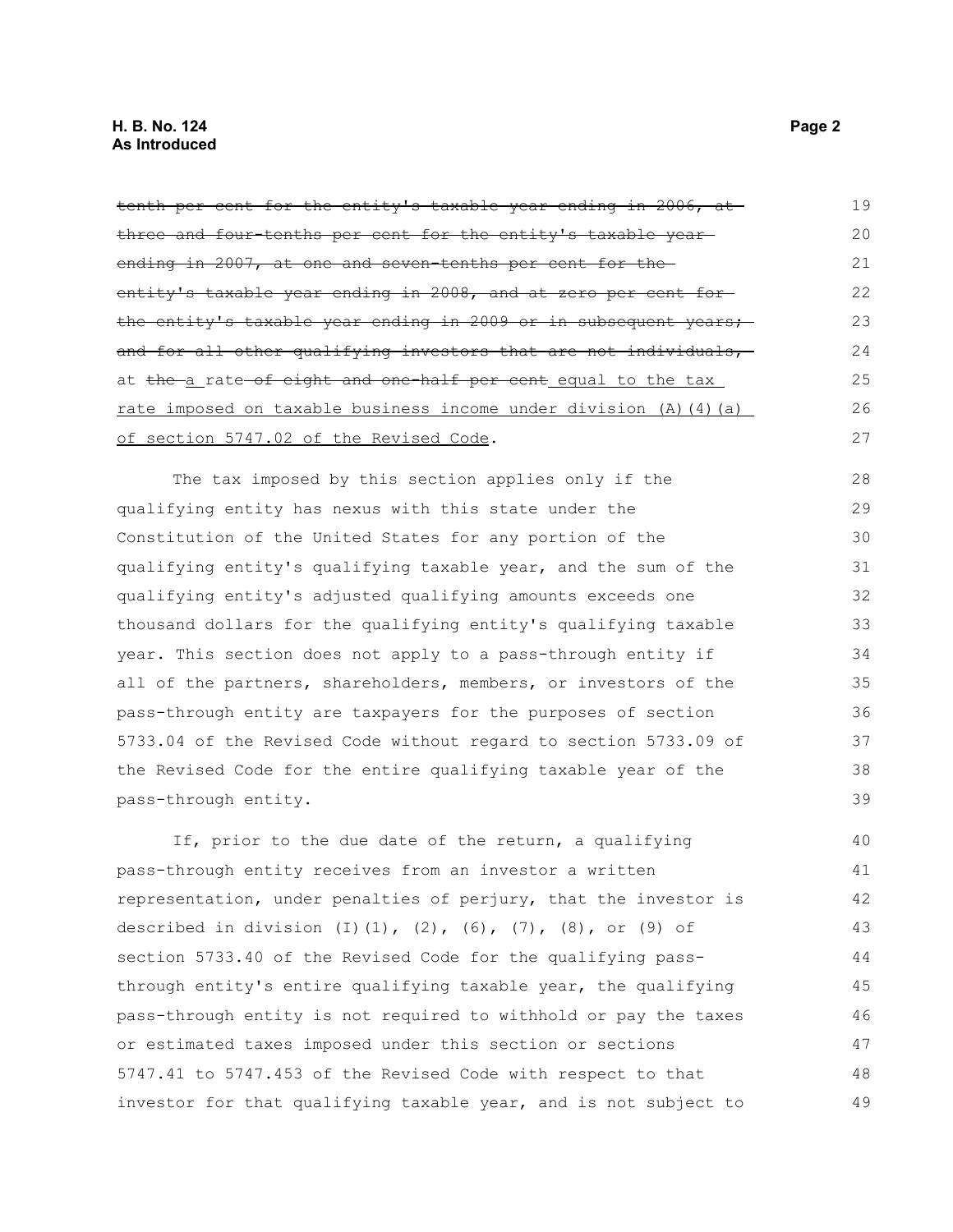any interest or interest penalties for failure to withhold or pay those taxes or estimated taxes with respect to that investor for that qualifying taxable year. 50 51 52

If, prior to the due date of the return, a qualifying trust receives from a beneficiary of that trust a written representation, under penalties of perjury, that the beneficiary is a resident taxpayer for the purposes of Chapter 5747. of the Revised Code for the qualifying trust's entire qualifying taxable year, the qualifying trust is not required to withhold or pay the taxes or estimated taxes imposed under this section or sections 5747.41 to 5747.453 of the Revised Code with respect to that beneficiary for that qualifying taxable year, and is not subject to any interest or interest penalties for failure to withhold or pay those taxes or estimated taxes with respect to that beneficiary for that qualifying taxable year. 53 54 55 56 57 58 59 60 61 62 63 64

The tax commissioner may adopt rules for the purpose of the tax levied by this section or section 5747.41 of the Revised Code, including a rule defining "qualifying investor" or "qualifying beneficiary," and a rule requiring or permitting a qualifying entity to combine its income with related members and to pay the tax and estimated tax on a combined basis.

Sections 5747.10 to 5747.19 and 5747.42 to 5747.453 of the Revised Code apply to a qualifying entity subject to the tax imposed under this section.

The levy of the tax under this section does not prevent a municipal corporation or a joint economic development district created under section 715.70, 715.71, or 715.72 of the Revised Code from levying a tax on income. 74 75 76 77

**Sec. 5747.41.** For the same purposes for which the tax is

78

71 72 73